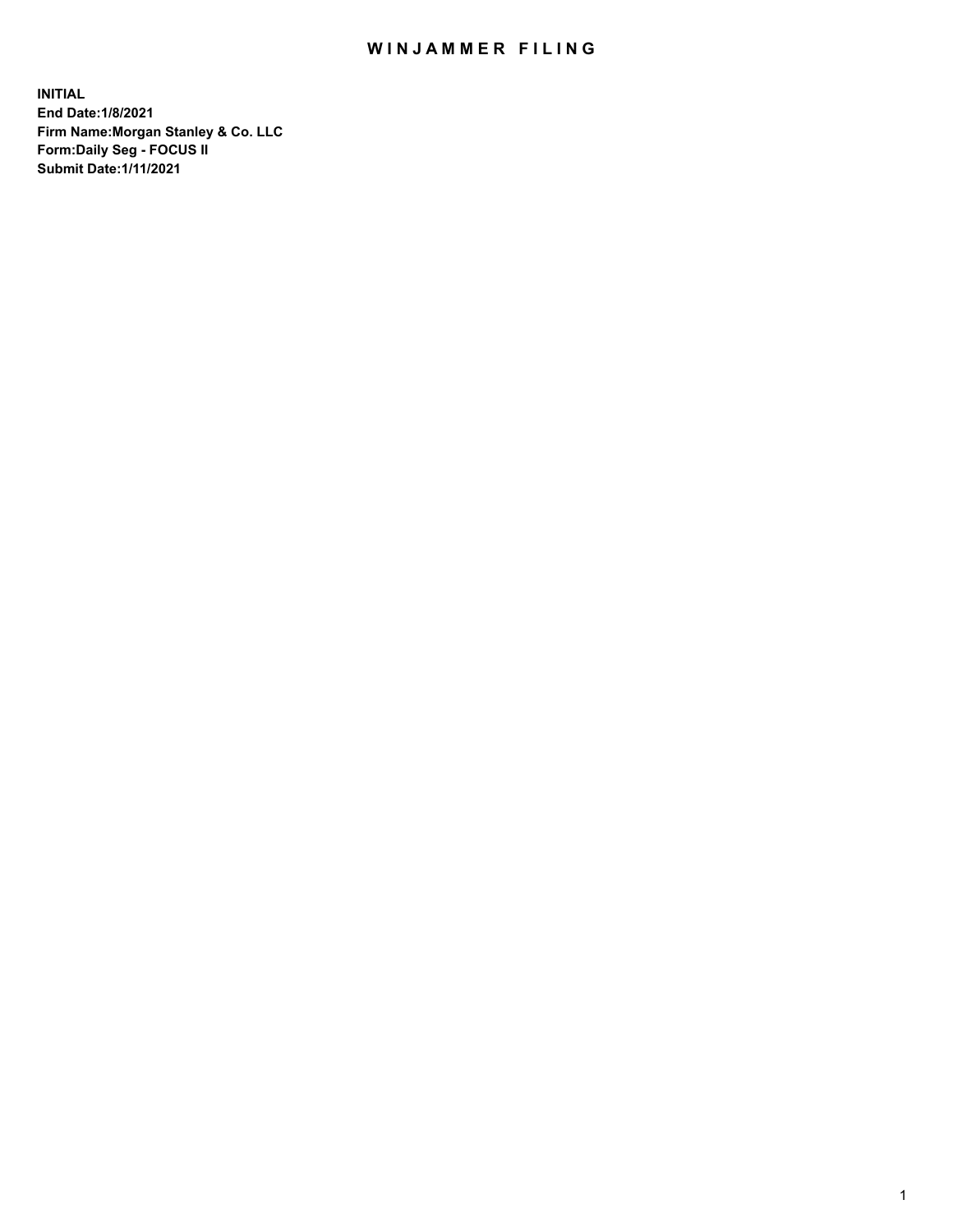**INITIAL End Date:1/8/2021 Firm Name:Morgan Stanley & Co. LLC Form:Daily Seg - FOCUS II Submit Date:1/11/2021 Daily Segregation - Cover Page**

| Name of Company                                                                                                                                                                                                                                                                                                                | Morgan Stanley & Co. LLC                               |
|--------------------------------------------------------------------------------------------------------------------------------------------------------------------------------------------------------------------------------------------------------------------------------------------------------------------------------|--------------------------------------------------------|
| <b>Contact Name</b>                                                                                                                                                                                                                                                                                                            | <b>Ikram Shah</b>                                      |
| <b>Contact Phone Number</b>                                                                                                                                                                                                                                                                                                    | 212-276-0963                                           |
| <b>Contact Email Address</b>                                                                                                                                                                                                                                                                                                   | Ikram.shah@morganstanley.com                           |
| FCM's Customer Segregated Funds Residual Interest Target (choose one):<br>a. Minimum dollar amount: : or<br>b. Minimum percentage of customer segregated funds required:%; or<br>c. Dollar amount range between: and; or<br>d. Percentage range of customer segregated funds required between:% and%.                          | 235,000,000<br><u>0</u><br>0 Q<br><u>00</u>            |
| FCM's Customer Secured Amount Funds Residual Interest Target (choose one):<br>a. Minimum dollar amount: ; or<br>b. Minimum percentage of customer secured funds required:%; or<br>c. Dollar amount range between: and; or<br>d. Percentage range of customer secured funds required between:% and%.                            | 140,000,000<br><u>0</u><br><u>00</u><br>0 <sub>0</sub> |
| FCM's Cleared Swaps Customer Collateral Residual Interest Target (choose one):<br>a. Minimum dollar amount: ; or<br>b. Minimum percentage of cleared swaps customer collateral required:% ; or<br>c. Dollar amount range between: and; or<br>d. Percentage range of cleared swaps customer collateral required between:% and%. | 92,000,000<br><u>0</u><br><u>00</u><br>0 <sub>0</sub>  |

Attach supporting documents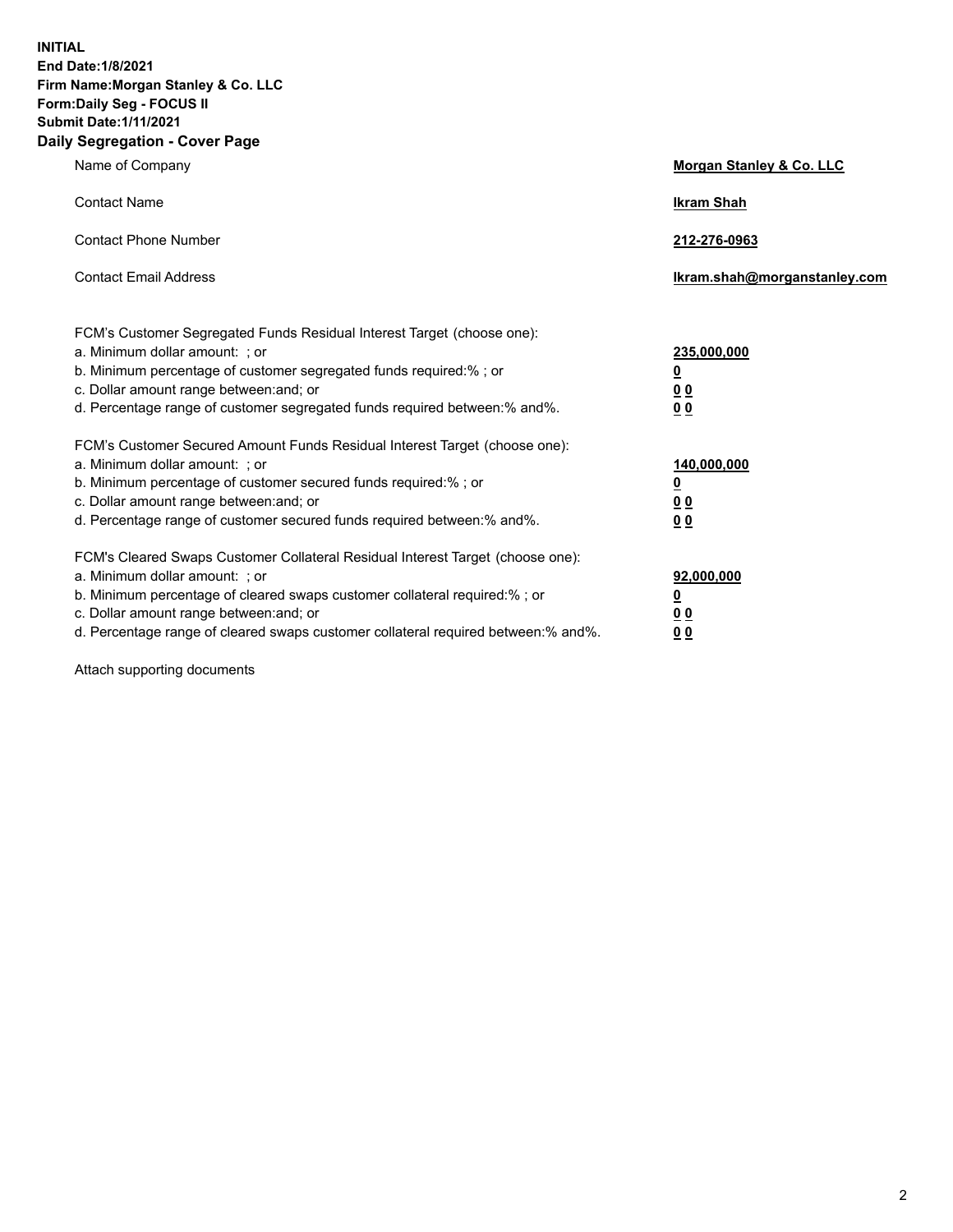## **INITIAL End Date:1/8/2021 Firm Name:Morgan Stanley & Co. LLC Form:Daily Seg - FOCUS II Submit Date:1/11/2021**

## **Daily Segregation - Secured Amounts**

|    | Foreign Futures and Foreign Options Secured Amounts<br>Amount required to be set aside pursuant to law, rule or regulation of a foreign |                                     |
|----|-----------------------------------------------------------------------------------------------------------------------------------------|-------------------------------------|
|    | government or a rule of a self-regulatory organization authorized thereunder                                                            | $0$ [7305]                          |
| 1. | Net ledger balance - Foreign Futures and Foreign Option Trading - All Customers                                                         |                                     |
|    | A. Cash                                                                                                                                 | 4,249,138,935 [7315]                |
|    | B. Securities (at market)                                                                                                               | 2,243,963,224 [7317]                |
| 2. | Net unrealized profit (loss) in open futures contracts traded on a foreign board of trade                                               | 939,738,046 [7325]                  |
| 3. | Exchange traded options                                                                                                                 |                                     |
|    | a. Market value of open option contracts purchased on a foreign board of trade                                                          | 17,036,795 [7335]                   |
|    | b. Market value of open contracts granted (sold) on a foreign board of trade                                                            | -15,571,461 <sup>[7337]</sup>       |
| 4. | Net equity (deficit) (add lines 1. 2. and 3.)                                                                                           | 7,434,305,539 [7345]                |
| 5. | Account liquidating to a deficit and account with a debit balances - gross amount                                                       | 34,995,380 [7351]                   |
|    | Less: amount offset by customer owned securities                                                                                        | <u>-34,339,212</u> [7352] <u>6</u>  |
| 6. | Amount required to be set aside as the secured amount - Net Liquidating Equity                                                          | 7,434,961,707 [7355]                |
|    | Method (add lines 4 and 5)                                                                                                              |                                     |
| 7. | Greater of amount required to be set aside pursuant to foreign jurisdiction (above) or line<br>6.                                       | 7,434,961,707 [7360]                |
|    | FUNDS DEPOSITED IN SEPARATE REGULATION 30.7 ACCOUNTS                                                                                    |                                     |
| 1. | Cash in banks                                                                                                                           |                                     |
|    | A. Banks located in the United States                                                                                                   | 798,203,074 [7500]                  |
|    | B. Other banks qualified under Regulation 30.7                                                                                          | 706,601,097 [7520] 1                |
|    |                                                                                                                                         | [7530]                              |
| 2. | <b>Securities</b>                                                                                                                       |                                     |
|    | A. In safekeeping with banks located in the United States                                                                               | 250,526,416 [7540]                  |
|    | B. In safekeeping with other banks qualified under Regulation 30.7                                                                      | 22,661,898 [7560] 27                |
|    |                                                                                                                                         | [7570]                              |
| 3. | Equities with registered futures commission merchants                                                                                   |                                     |
|    | A. Cash                                                                                                                                 | 22,666,958 [7580]                   |
|    | <b>B.</b> Securities                                                                                                                    | $0$ [7590]                          |
|    | C. Unrealized gain (loss) on open futures contracts                                                                                     | 755,886 [7600]                      |
|    | D. Value of long option contracts                                                                                                       | $0$ [7610]                          |
|    | E. Value of short option contracts                                                                                                      | 0 [7615] 23,422,844                 |
| 4. | Amounts held by clearing organizations of foreign boards of trade                                                                       |                                     |
|    | A. Cash                                                                                                                                 | $0$ [7640]                          |
|    | <b>B.</b> Securities                                                                                                                    | <u>0</u> [7650]                     |
|    | C. Amount due to (from) clearing organization - daily variation                                                                         | $0$ [7660]                          |
|    | D. Value of long option contracts                                                                                                       | $0$ [7670]                          |
|    | E. Value of short option contracts                                                                                                      | 0 [7675] 0 [7680]                   |
| 5. | Amounts held by members of foreign boards of trade                                                                                      |                                     |
|    | A. Cash                                                                                                                                 | 2,934,575,742 [7700]                |
|    | <b>B.</b> Securities                                                                                                                    | 1,970,774,910 [7710]                |
|    | C. Unrealized gain (loss) on open futures contracts                                                                                     | 938,982,161 [7720]                  |
|    | D. Value of long option contracts                                                                                                       | 17,036,795 [7730]                   |
|    | E. Value of short option contracts                                                                                                      | <u>-15,571,461</u> [7735] <u>5.</u> |
| 6. |                                                                                                                                         | [7740]                              |
| 7. | Amounts with other depositories designated by a foreign board of trade<br>Segregated funds on hand                                      | $0$ [7760]                          |
| 8. | Total funds in separate section 30.7 accounts                                                                                           | $0$ [7765]<br>7,647,213,476 [7770]  |
| 9. | Excess (deficiency) Set Aside for Secured Amount (subtract line 7 Secured Statement                                                     | 212,251,769 [7380]                  |
|    | Page 1 from Line 8)                                                                                                                     |                                     |

- 10. Management Target Amount for Excess funds in separate section 30.7 accounts **140,000,000** [7780]
- 11. Excess (deficiency) funds in separate 30.7 accounts over (under) Management Target **72,251,769** [7785]

Less: amount offset by customer owned securities **-34,339,212** [7352] **656,168** [7354] **7,434,961,707** [7355]

## **7,434,961,707** [7360]

B. Other banks qualified under Regulation 30.7 **706,601,097** [7520] **1,504,804,171**

B. In safekeeping with other banks qualified under Regulation 30.7 **22,661,898** [7560] **273,188,314**

**E. 22,844** [7620]

 E. Value of short option contracts **-15,571,461** [7735] **5,845,798,147 2** [7380]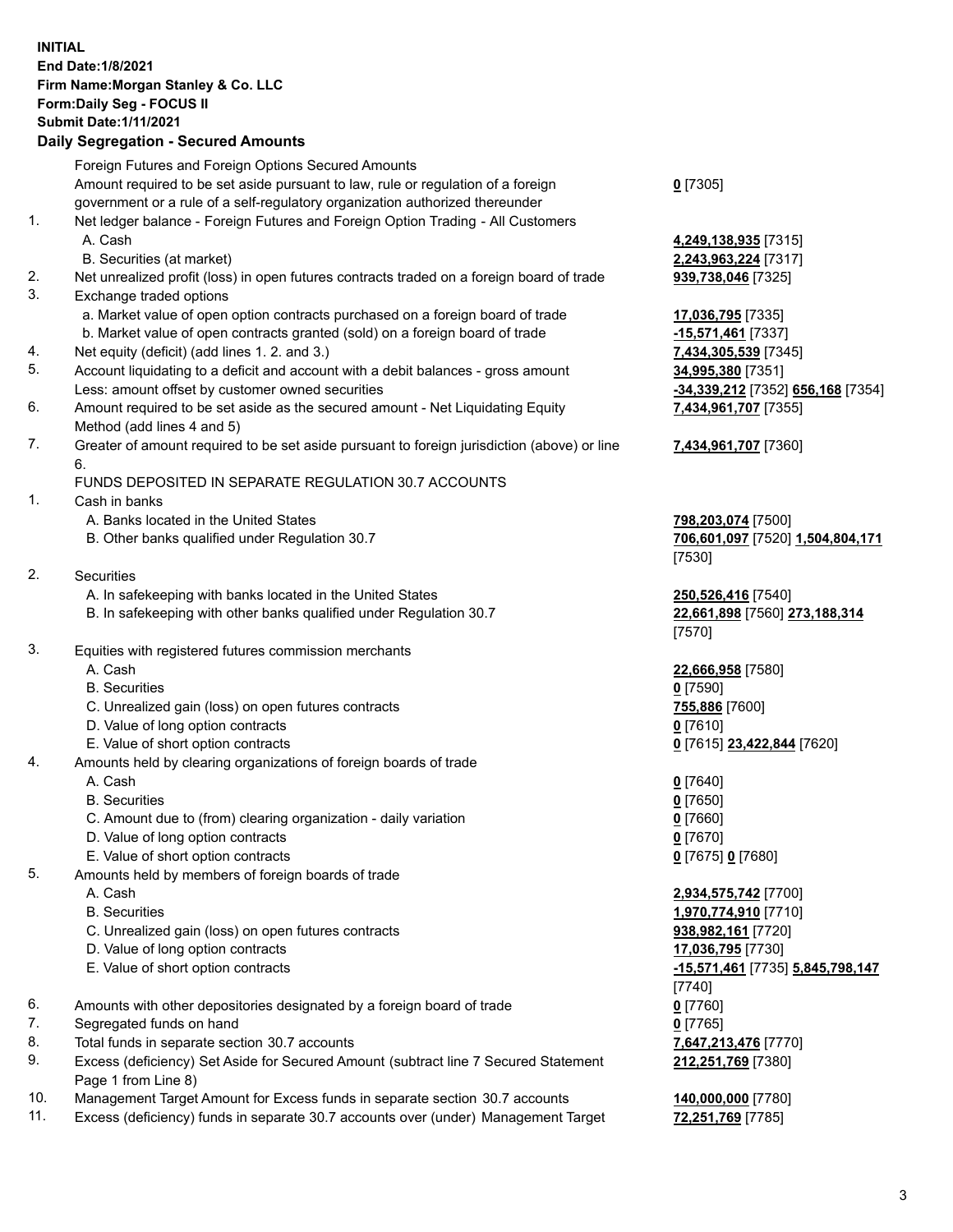**INITIAL End Date:1/8/2021 Firm Name:Morgan Stanley & Co. LLC Form:Daily Seg - FOCUS II Submit Date:1/11/2021 Daily Segregation - Segregation Statement** SEGREGATION REQUIREMENTS(Section 4d(2) of the CEAct) 1. Net ledger balance A. Cash **15,578,009,940** [7010] B. Securities (at market) **8,304,148,753** [7020] 2. Net unrealized profit (loss) in open futures contracts traded on a contract market **2,082,092,321** [7030] 3. Exchange traded options A. Add market value of open option contracts purchased on a contract market **617,440,208** [7032] B. Deduct market value of open option contracts granted (sold) on a contract market **-485,766,794** [7033] 4. Net equity (deficit) (add lines 1, 2 and 3) **26,095,924,428** [7040] 5. Accounts liquidating to a deficit and accounts with debit balances - gross amount **527,559,391** [7045] Less: amount offset by customer securities **-523,678,716** [7047] **3,880,675** [7050] 6. Amount required to be segregated (add lines 4 and 5) **26,099,805,103** [7060] FUNDS IN SEGREGATED ACCOUNTS 7. Deposited in segregated funds bank accounts A. Cash **4,386,675,215** [7070] B. Securities representing investments of customers' funds (at market) **0** [7080] C. Securities held for particular customers or option customers in lieu of cash (at market) **958,442,744** [7090] 8. Margins on deposit with derivatives clearing organizations of contract markets A. Cash **13,503,393,720** [7100] B. Securities representing investments of customers' funds (at market) **0** [7110] C. Securities held for particular customers or option customers in lieu of cash (at market) **7,345,706,009** [7120] 9. Net settlement from (to) derivatives clearing organizations of contract markets **151,321,642** [7130] 10. Exchange traded options A. Value of open long option contracts **617,440,208** [7132] B. Value of open short option contracts **-485,766,794** [7133] 11. Net equities with other FCMs A. Net liquidating equity **8,875,186** [7140] B. Securities representing investments of customers' funds (at market) **0** [7160] C. Securities held for particular customers or option customers in lieu of cash (at market) **0** [7170] 12. Segregated funds on hand **0** [7150] 13. Total amount in segregation (add lines 7 through 12) **26,486,087,930** [7180] 14. Excess (deficiency) funds in segregation (subtract line 6 from line 13) **386,282,827** [7190] 15. Management Target Amount for Excess funds in segregation **235,000,000** [7194]

16. Excess (deficiency) funds in segregation over (under) Management Target Amount Excess

**151,282,827** [7198]